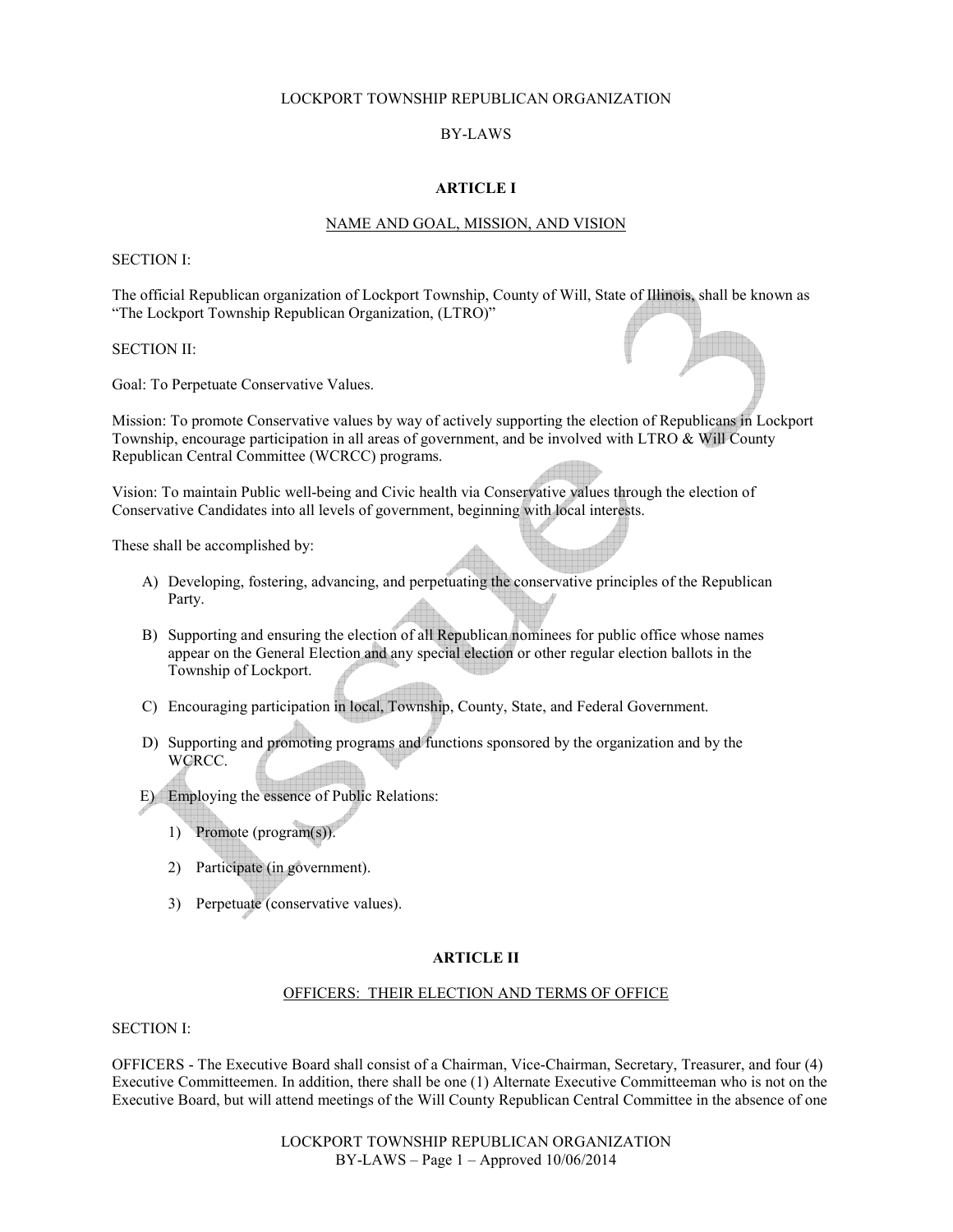of the regular Executive Committeemen. In the absence of the Chairman, the Vice-Chairman shall preside over meetings. Should the Chairman resign or otherwise be unable to serve, the Vice-Chairman will become acting Chairman until the election of a new Chairman at the next regularly scheduled meeting.

## SECTION II:

## TERM

- A) Officers must be duly elected or appointed and certified Republican Precinct Committeemen, except for the office of Secretary which may be held by a certified Committeeman At Large. The officers will be elected by majority vote of the duly elected Republican Precinct Committeemen, and when applicable, appointed and certified Republican Committeemen and Committeemen At Large present at the meeting. All officers and duly elected or appointed and certified Committeemen and Committeemen At Large shall serve until the date of the next General Primary Election following their election or appointment, or as amended by the Illinois Election Code. The appointed and certified Committeemen and Committeemen At Large shall be appointed or removed by the LTRO Chairman with the approval of the Precinct Committeemen.
- B) Officers shall serve no more than four (4) consecutive two (2) year terms.
- C) Certification of appointed Republican Precinct Committeemen and Committeemen At Large shall be completed within fourteen (14) calendar days following their approval by the elected Precinct Committeemen.

## SECTION III:

ELECTION - All officers shall be elected by a vote of the Precinct Committeemen as outlined in the section on voting (Article III, Section II) as the first order of business at the first regularly scheduled meeting following the Primary Election. This meeting shall be presided over by the previous Chairman, or if not available, by the previous Vice-Chairman.

## **ARTICLE III**

## MEMBERSHIP AND VOTING

## SECTION I:

MEMBERSHIP - Membership in the Lockport Township Republican Organization will consist of duly elected or appointed and certified Republican Precinct Committeemen and Committeemen At Large, Republican Deputy Committeemen, and precinct workers. Prospective Deputy Committeemen shall be introduced by the Committeeman they will be supporting to the LTRO members at a regularly scheduled meeting for approval.

## SECTION II:

VOTING – The membership shall decide if a vote is to be held by voice vote, showing of hands, roll call or by written secret ballot. Precinct Committeemen shall have one (1) vote each. Duly appointed and certified Committeemen and Committeemen At Large shall have one-half (1/2) of a vote each. Appointed Deputy Committeemen shall have the same vote as the duly elected or appointed and certified Committeeman or Committeeman At Large ONLY if the duly elected or appointed and certified Committeeman or Committeeman At Large for that precinct is not present. Precinct workers shall have no vote. Separate ballots shall be used to identify full vote and half vote ballots for a written secret ballot. For organizational purposes a simple majority of the Precinct Committeemen present may vote to suspend these By-Laws for a stated specific purpose and stated specific length of time.

## SECTION III:

PROXY - Each Precinct Committeeman or the appointed Deputy Committeeman for the precinct must be present to

LOCKPORT TOWNSHIP REPUBLICAN ORGANIZATION BY-LAWS – Page 2 – Approved 10/06/2014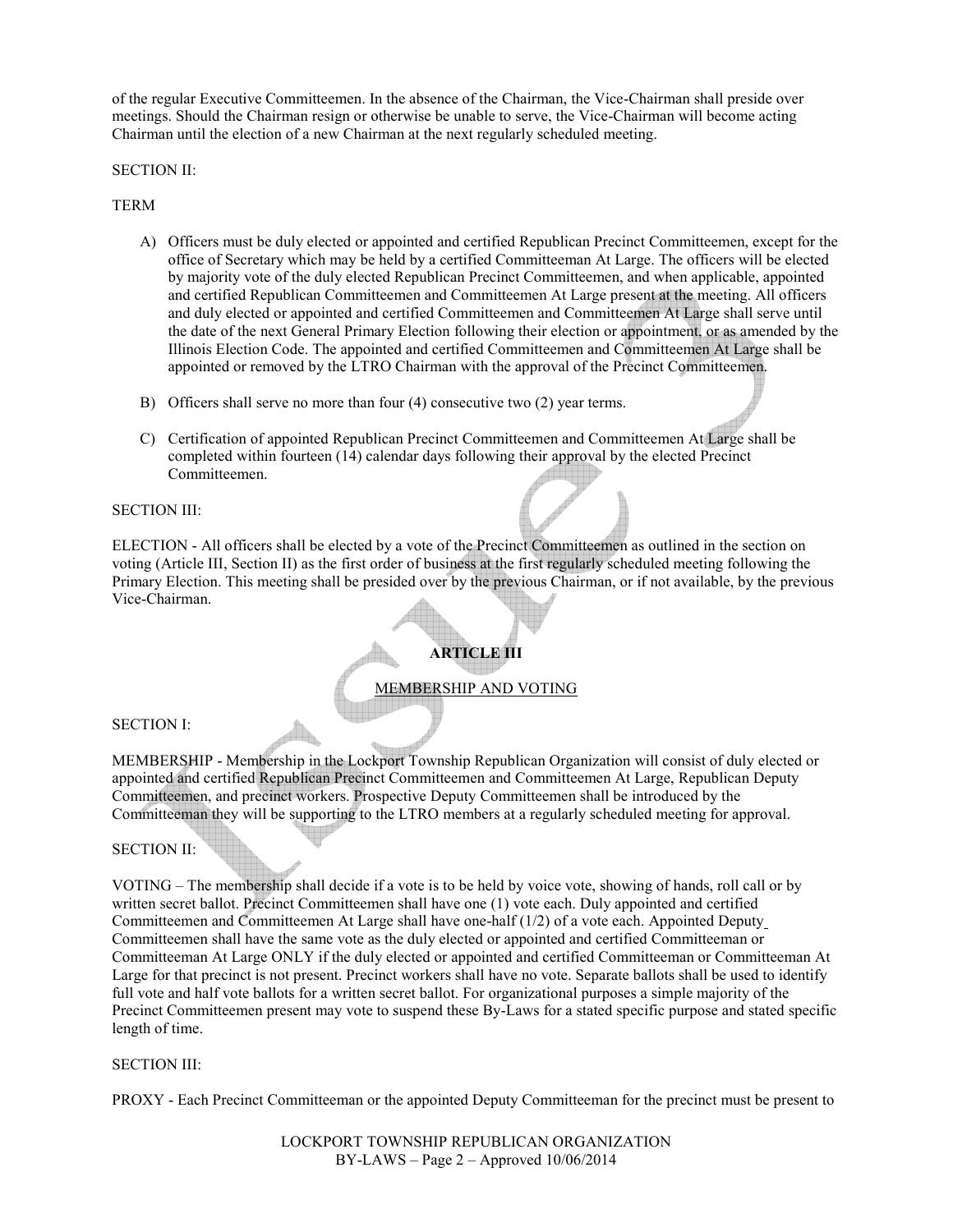vote. If the Precinct Committeeman or the Deputy Committeeman is unable to attend, the Precinct Committeeman may appoint a representative to vote for him/her upon written authorization of such Committeeman presented to the LTRO Chairman using the form in Exhibit A by email, U.S. Mail, or in person giving the registered name and address of the proxy in sufficient time to confirm the proxy's qualification, but in any event a deadline not greater than twenty four (24) hours prior to the meeting. Such representative must be a registered Republican from the same precinct as the Precinct Committeeman he represents.

## SECTION IV:

MAJORITY VOTE - Any questions, except endorsements, shall be decided by majority vote of the Precinct Committeemen in attendance at such a meeting. Endorsements of candidates shall require a two-thirds (2/3) vote, with a minimum of fifty percent (50%) of the Precinct Committeemen in attendance at such a meeting.

## SECTION V:

## COMMITTEEMAN AT LARGE

- A) Purpose
	- 1) To work in precincts where there is no Precinct Committeeman or where the duly elected or appointed and certified Republican Precinct Committeeman is unable to perform his normal duties.
	- 2) To work in precincts as designated by the LTRO Chairman in order to give support to the organization where it is most needed.
	- 3) To assist in programs and functions sponsored by the LTRO and the Will County Republican Central Committee
- B) Term The appointments of Committeemen At Large shall be made following the Primary Election and at the same meeting as the LTRO officers are elected. Subsequent appointments shall be made and approved at any regularly scheduled meeting thereafter as necessary. A vacancy may be filled by appointment by the LTRO Chairman or Will County Republican Chairman and approved by the Precinct Committeemen at any regular meeting. Their term shall be until the next General Primary Election following their appointment, or as amended by the Illinois Election Code, unless otherwise specified for a shorter period of time in the appointment.
- C) Appointment

1) The Committeemen At Large shall be appointed or removed by the LTRO Chairman with the approval of the Precinct Committeemen.

- 2) The total number of Committeemen At Large will not exceed the current number of Precincts in the Township.
- 3) Committeemen At Large residing in a precinct that has been vacated by a Precinct Committeeman, should be considered first by the LTRO Chairman for appointment to fill that vacancy, if the Committeeman At Large is doing a good job for the Organization.
- 4) Certification of Committeemen At Large shall be completed within fourteen (14) calendar days following their approval by the Precinct Committeemen.
- D) Secretary The office of Secretary may be held by a certified Committeeman At Large.

## SECTION VI

## DEPUTY COMMITTEEMAN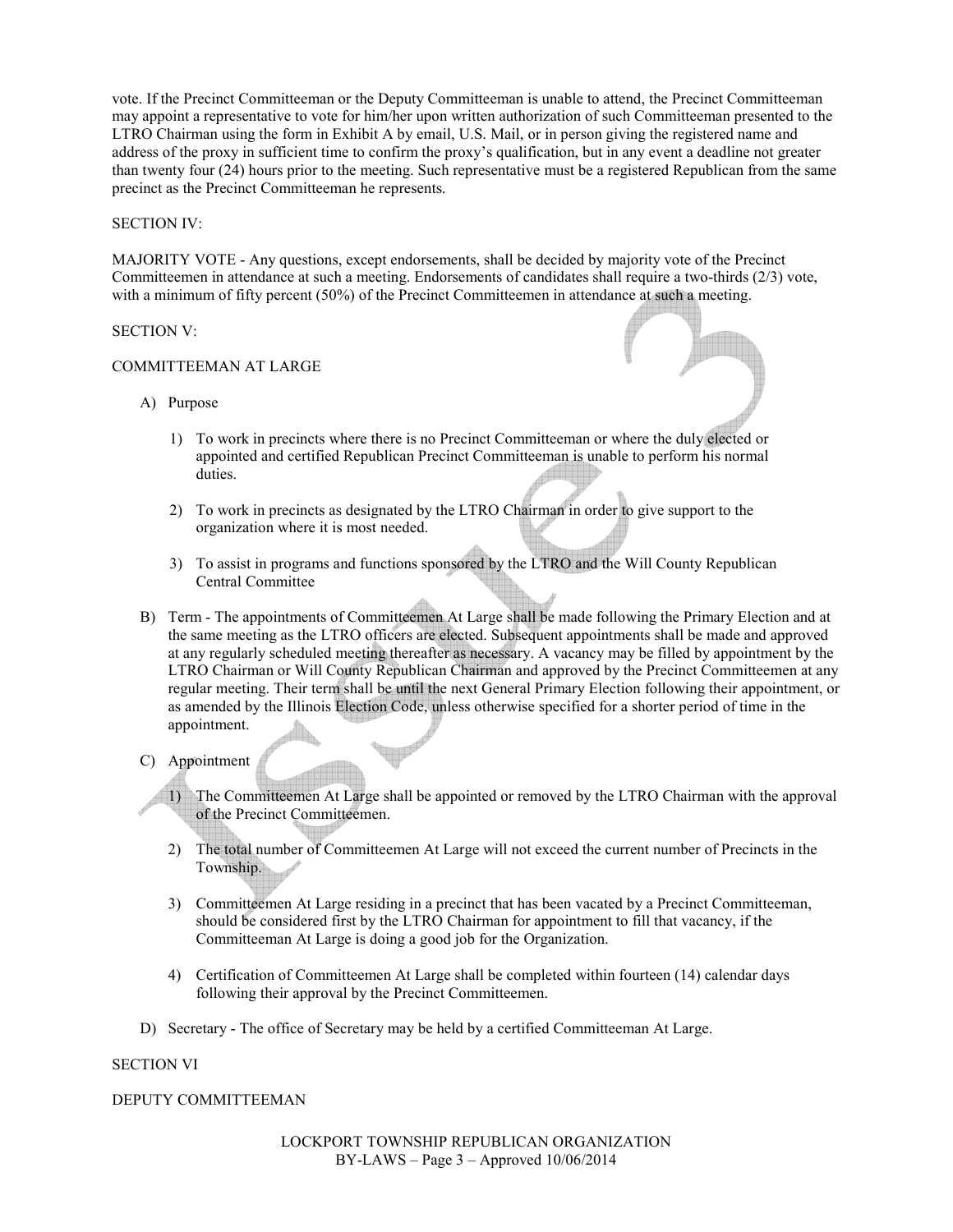- A) Purpose
	- 1) To give support to the existing Republican Precinct Committeeman.
	- 2) To expand the presence of the LTRO within the precinct.
	- 3) To act in the absence of the existing Republican Precinct Committeeman.
- B) Term The appointment of the Deputy Committeeman shall, when possible, be made following the General Primary Election and at the same meeting as the LTRO officers are elected. Subsequent appointments shall be made and approved at any regularly scheduled meeting thereafter as necessary. Their term shall be until the next General Primary Election following their appointment, or as amended by the Illinois Election Code.
- C) Appointment The appointment of the Deputy Committeeman shall be proposed by the Precinct Committeeman he is supporting and approved by the voting membership. The Deputy Committeeman may be removed by the LTRO Chairman with the approval of the Precinct Committeemen.

## **ARTICLE IV**

## FINANCIAL

SECTION I:

CHECKING ACCOUNT - A checking account shall be held under the name of the Lockport Township Republican Organization. The Chairman, Vice-Chairman, and Treasurer shall have signature authority. Two (2) signatures shall be required on all checks of two hundred fifty dollars (\$250.00) or more.

SECTION II:

SPENDING LIMIT - Any expenditure of two hundred fifty dollars (\$250.00) or more must have prior approval of the majority of the Township Executive Board.

SECTION III:

AUDIT - Immediately upon the election of officers and annually thereafter, the LTRO Chairman shall appoint a committee of three (3) Precinct Committeemen to audit the financial records of the Treasurer and submit a written report of those findings at the next regular meeting.

## **ARTICLE V**

## DUTIES OF OFFICERS

#### SECTION I:

CHAIRMAN - It shall be the duty of the LTRO Chairman to preside at all meetings and generally represent the Lockport Township Republican Organization. The LTRO Chairman shall form committees as may be needed to carry out the purposes and goals of the Organization. He shall have the option of serving as an exofficio member on all committees. The Chairman shall mentor and keep the Vice Chairman informed regarding all of the aspects of the Chairman's roles and responsibilities.

## SECTION II:

VICE CHAIRMAN - In the absence of the Chairman, the Vice-Chairman shall act in his stead. Should the Chairman

LOCKPORT TOWNSHIP REPUBLICAN ORGANIZATION BY-LAWS – Page 4 – Approved 10/06/2014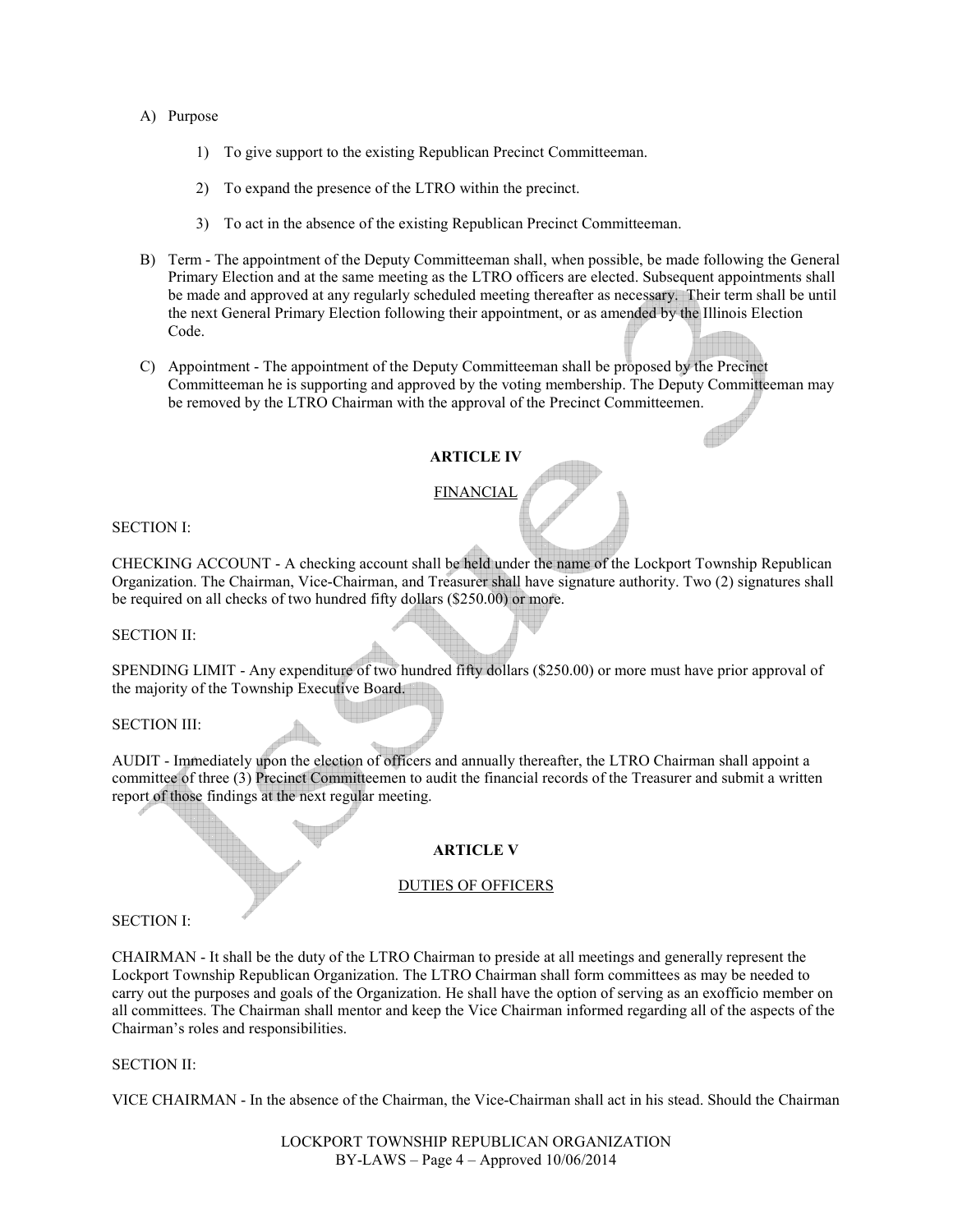resign or otherwise be unable to serve, the Vice-Chairman will become acting Chairman until the election of a new Chairman at the next regularly scheduled meeting.

## SECTION III:

SECRETARY - It shall be the duty of the Secretary to attend all meetings (executive, regular, and special), and to take minutes on all that transpired at such meetings. It shall also be the responsibility of the Secretary to complete such paperwork as is necessary for the normal operation of the Organization, other than financial statements. The Secretary shall mentor and keep an Assistant Secretary informed regarding all of the aspects of the Secretary's roles and responsibilities. The Secretary shall ask for a volunteer to fill the role.

## SECTION IV:

TREASURER - It shall be the duty of the Treasurer to handle all financial matters of the LTRO including: receiving and depositing funds, controlling the LTRO checking account, keeping a record of all income and disbursements, making disbursements at the order of the LTRO Chairman (within his authority to do so under Article IV; section II), and completing all financial paperwork as is required by the laws of the State of Illinois. The Treasurer shall mentor and keep an Assistant Treasurer informed regarding all of the aspects of the Treasurer's roles and responsibilities. The Treasurer shall ask for a volunteer to fill the role.

#### SECTION V:

EXECUTIVE COMMITTEEMEN - It shall be the duty of the Executive Committeemen to attend all meetings of the Will County Republican Central Committee and to act on behalf of the LTRO. The Executive Committeemen shall report to the LTRO the results of any such meetings.

# **ARTICLE VI**

**MEETINGS** 

SECTION I:

- A) MEETINGS Fifty percent (50%) of the Precinct Committeemen, their designated Proxy, or their Deputy Committeeman, must be present at a regular meeting, to constitute a quorum. Meetings shall be held on the first Monday of each month at a regular meeting place, except for party caucuses as are required by the laws of the State of Illinois.
- B) POSTPONEMENTS There may arise circumstances that may require the postponement or cancellation of a regularly scheduled meeting. The Chairman shall make the determination after consulting with the LTRO Executive Board and receiving approval of the majority of the Executive Board.
- C) SPECIAL MEETINGS Special meetings may be called by the Chairman or upon the request to the Chairman by fifty percent (50%) of the Precinct Committeemen through notification by mail, e-mail or telephone at least ten (10) days before such a meeting.

## **ARTICLE VII**

#### PARLIAMENTARY AUTHORITY

SECTION I:

RULES OF ORDER - Parliamentary authority of the Organization shall follow *Roberts' Rules of Order*. However, if any rule of *Roberts' Rules of Order* is in conflict with these By-Laws or with any By-Laws specifically adopted at a meeting, these By-Laws, or such By-Laws, as the case may be, shall govern.

> LOCKPORT TOWNSHIP REPUBLICAN ORGANIZATION BY-LAWS – Page 5 – Approved 10/06/2014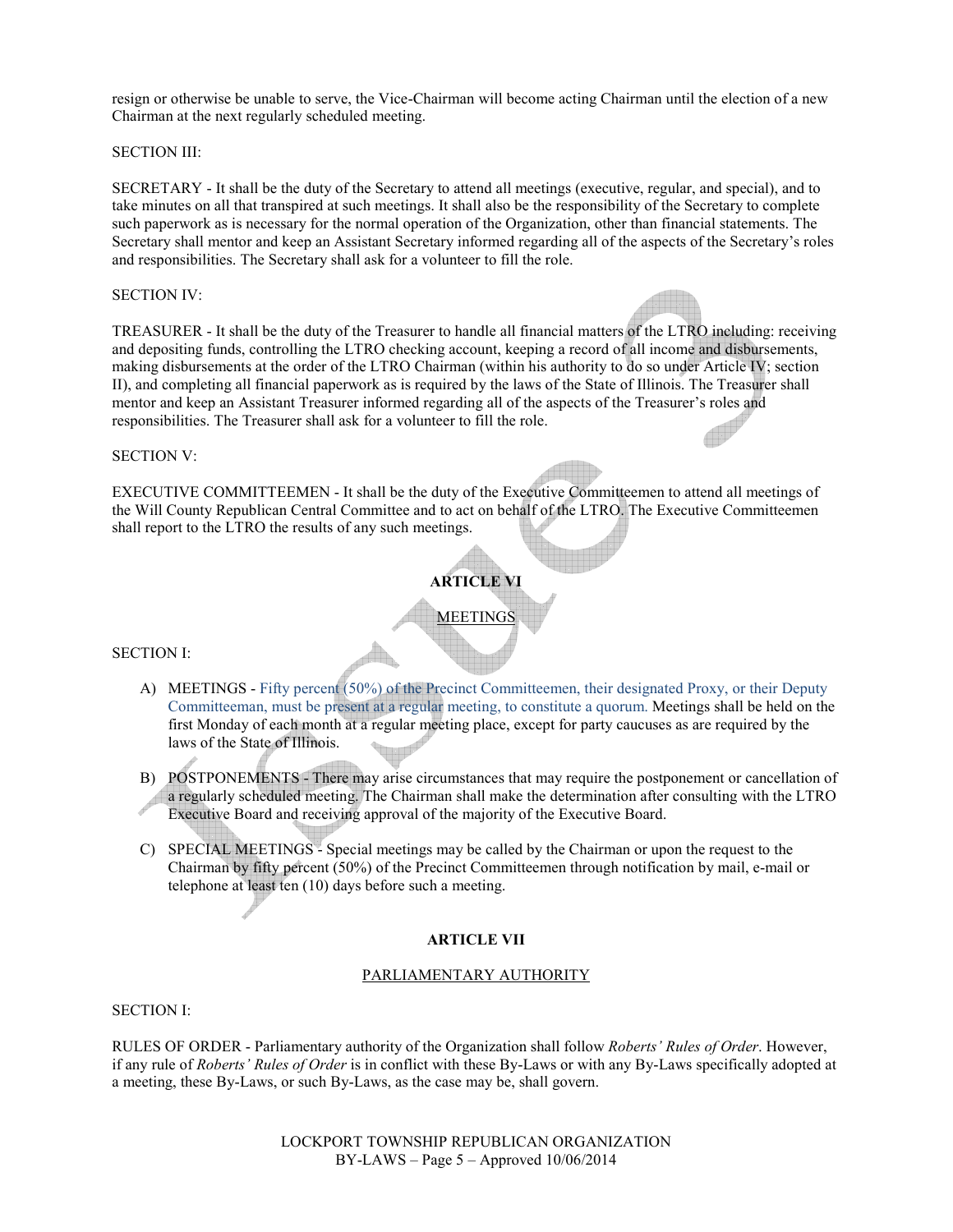If any is in conflict with the statutes of the State of Illinois, such Statutes will govern. Any such By-Laws shall be deemed severable from the remainder of these By-Laws, which remainder shall retain their full force and effect.

If any By-Law is in conflict with By-Laws of the Will County Republican Central Committee, except as to any By-Law regarding weighted voting, the By-Laws of the Will County Republican Central Committee will prevail. SECTION II:

PARLIAMENTARIAN - The Chairman shall appoint a Parliamentarian to advise him of proper procedure, as is necessary. An Alternate Parliamentarian should also be appointed to substitute for the Parliamentarian as necessary.

### **ARTICLE VIII**

#### **AMENDMENTS**

SECTION I:

AMENDMENTS - These By-Laws may be amended by a majority of Precinct Committeemen present at a regular meeting. All Precinct Committeemen must be notified in writing of the proposed amendment at least ten (10) days prior to it being acted upon.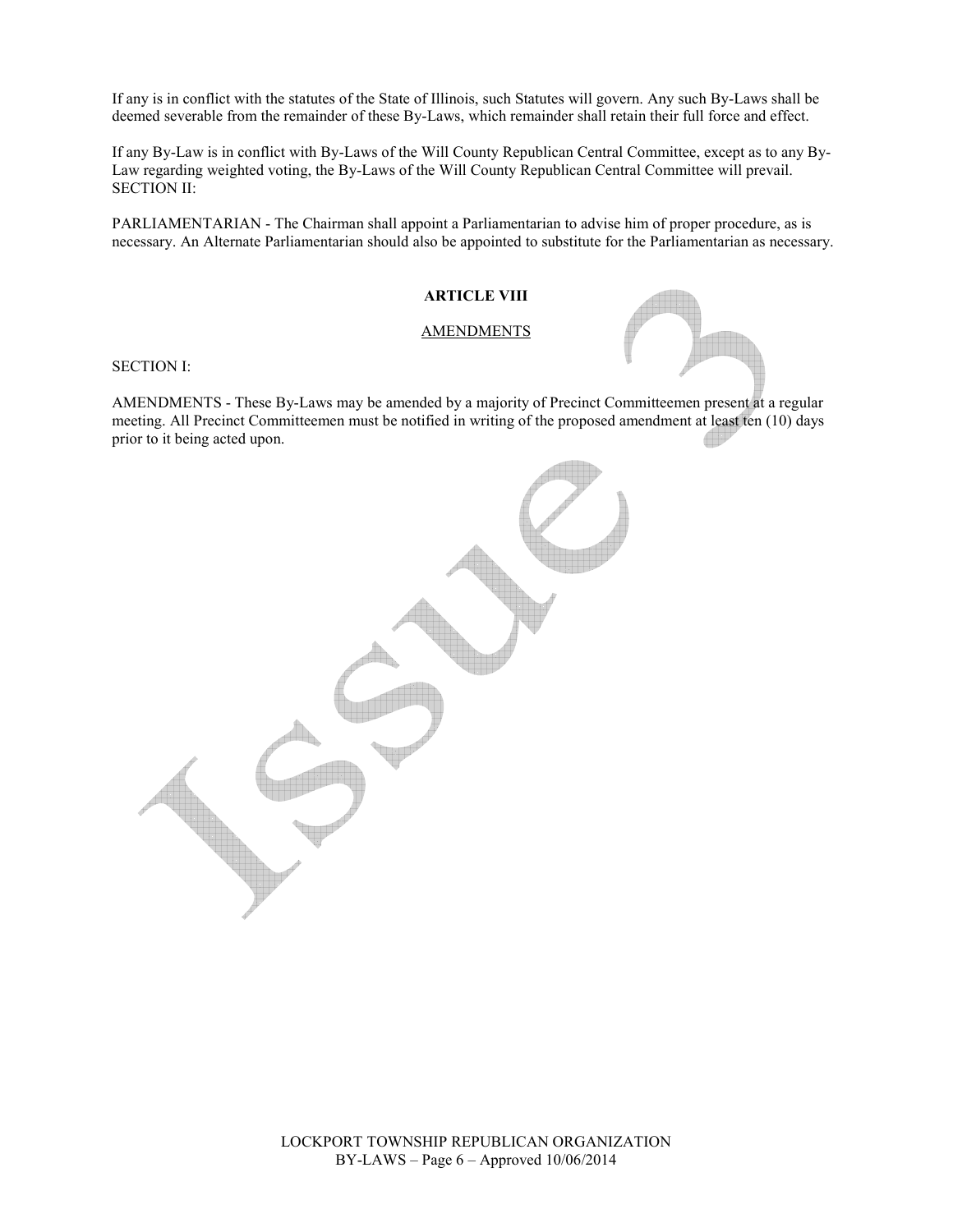#### CHANGE HISTORY

- Issue 1 Issue date unknown.
- Issue 2: Formatting changes made for consistency in the following parts:
	- Article II, Section I.
	- Article III, Section V-B.
	- Article III, Section V-D.
	- Article IV, Section I.
	- Article VI, Section I-A: Meetings.
	- Article VI, Section I-B: Postponements.
	- Article VI, Section I-C: Special Meetings.
	- Spelling changes made in the following parts:
		- Article I, Section II-B.
		- Article VII, Section I, Paragraph 2.
		- Bylaws changed to By-Laws throughout the entire document.
	- "Township" replaced throughout the entire document with "LTRO" where the word "Township" could be interpreted as referring to the Township of Lockport and not the LTRO.
	- Article I, Section I: "and" removed, "LTRO" added.
	- Article II, Section I: title of alternative Executive Committeeman changed; Will County Republican Executive Committee changed to Will County Republican Central Committee; list other circumstances for replacing the Chairman; date of election changed to simplify scheduling.
	- Article II, Section II changed to clarify the definition of appointed Committeemen and Committeemen At Large until formally defined in Article III, Section I: Membership, and the required number of votes.
	- Article II, Section III changed to simplify scheduling the election due to variable dates of Primary Elections.
	- Article III, Section I changed to clarify definition of appointed Committeemen and Committeemen At Large.
	- Article III, Section II changed to add reference to a specific section, to specify one-half (1/2) of a vote for Committeemen At Large, no votes for precinct workers, and to permit voting to suspend these By-Laws for organizational purposes.
	- Article III, Section III changed to add a reference to an attached sample copy of a Proxy Form.
	- Article III, Section IV changed to clarify attendance for voting.
	- Article III, Section V Title corrected.
	- Article III, Section V-A1 changed to clarify definition of Precinct Committeeman affected.
	- Article III, Section V-B changed to reflect the appointment of Committeemen At Large at any regularly scheduled meeting instead of annually and who may appoint vacancies.
	- Article III, Section V-C2 changed to reflect a limit to the number of Committeemen At Large based on changes to the number of Precincts in the Township.
	- Article III, Section V-D changed to clarify the definition of Committeeman At Large and eliminate the words "voting rights".
	- Article III, Section V-E changed to clarify definition of Committeeman At Large.
	- Article IV, Section I changed to reflect signature requirement changes for checks less than two hundred fifty dollars (\$250.00).
	- Article IV, Section II changed to reflect changes in spending limit approvals and clarification of the number of approvals required.
	- Article V, Section II changed to list other circumstances for replacing the Chairman and simplify the scheduling of the election.
	- Article V, Section V: wording of the Will County Executive Committee changed to the Will County Republican Central Committee and the elimination of duplicate words (Organization).
	- Article VI, Section I-A: Meetings: definition of quorum changed to reflect potential changes in the number of Precincts in Lockport Township; and removal of the words "election of officers and".
	- Article VI, Section 1-B: Postponements: clarify "Board".
	- Article VI, Section 1-C: Special Meetings: remove reference to "written",e-mail added as approved notification type, and the notification interval changed.
	- Article VII, Section II changed to indicate an Alternate Parliamentarian should be appointed.
	- Article VIII, Section I changed the notification interval.
	- Change History added.
	- Exhibit A (Sample Proxy Form) added.

Changes Approved 07/09/2012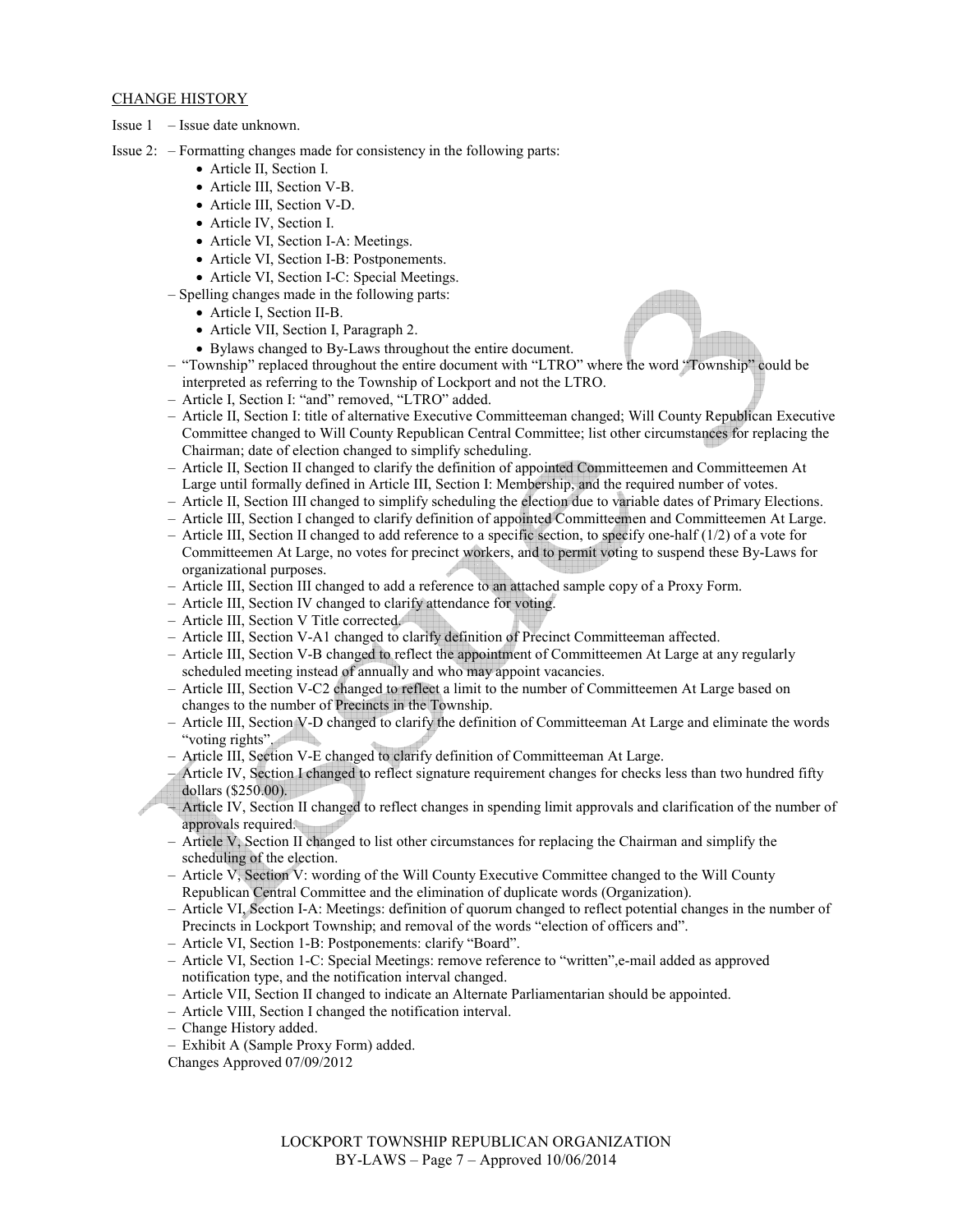#### Issue 3:

- References to Elected Committeemen, Appointed Committeemen and Appointed Committeemen At Large changed to make them consistent throughout the document.
- Article I changed title.
- Article I, Section II revised/added to.
- Article II, Section I changed to reflect a change in the number of Executive Committeemen.
- Article II, Section II reformatted to expand the section into multiple paragraphs.
	- Paragraph A expanded to more accurately define initial voting for officers and the end of the term of an officer and Committeeman as well as the removal of appointed Committeemen.
	- Paragraph B added to specify term limits for elected officers.
	- Paragraph C added to define an interval for certification of appointed Committeemen.
- Article II, Section III changed to identify a presiding officer at the first meeting after the General Primary election which elects officers to the LTRO.
- Article III, Section I changed to add Deputy Committeemen to the LTRO membership.
- Article III, Section II changed to:
	- Provide for the Chairman and/or Membership to specify the type of vote to be used,
	- Specify the reduction of an appointed Committeeman's vote from one (1) to one-half (1/2) vote,
	- Clarify Deputy Committeemen's voting rights at meetings,
	- Specify the use of separate ballots to reflect either one  $(1)$  or one-half  $(1/2)$  vote in a written ballot type election,
	- Clarify the specifics for voting to suspend the By-Laws.
- Article III, Section III changed to clarify who may appoint a Proxy for a specific meeting as well as the method and timing for submitting a proxy.
- Article III, Section V-B modified to more accurately define the end of the term of a Committeeman At Large.
- Article III, Section V-C-4 added to define an interval for certification of appointed Committeemen At Large.
- Article III, Section V-D eliminated due to replication from Article III, Section II.
- Article III, Section VI, Deputy Committeemen, added.
- Article V, Section I modified to reflect the Chairman's role in mentoring the Vice Chairman.
- Article V, Section III modified to reflect the Secretary's role in mentoring an Assistant Secretary.
- Article V, Section IV modified to reflect the Treasurer's role in mentoring an Assistant Treasurer.
- Article VI, Section I-A modified to clarify the definition of a quorum.
- Changes Approved 10/06/2014